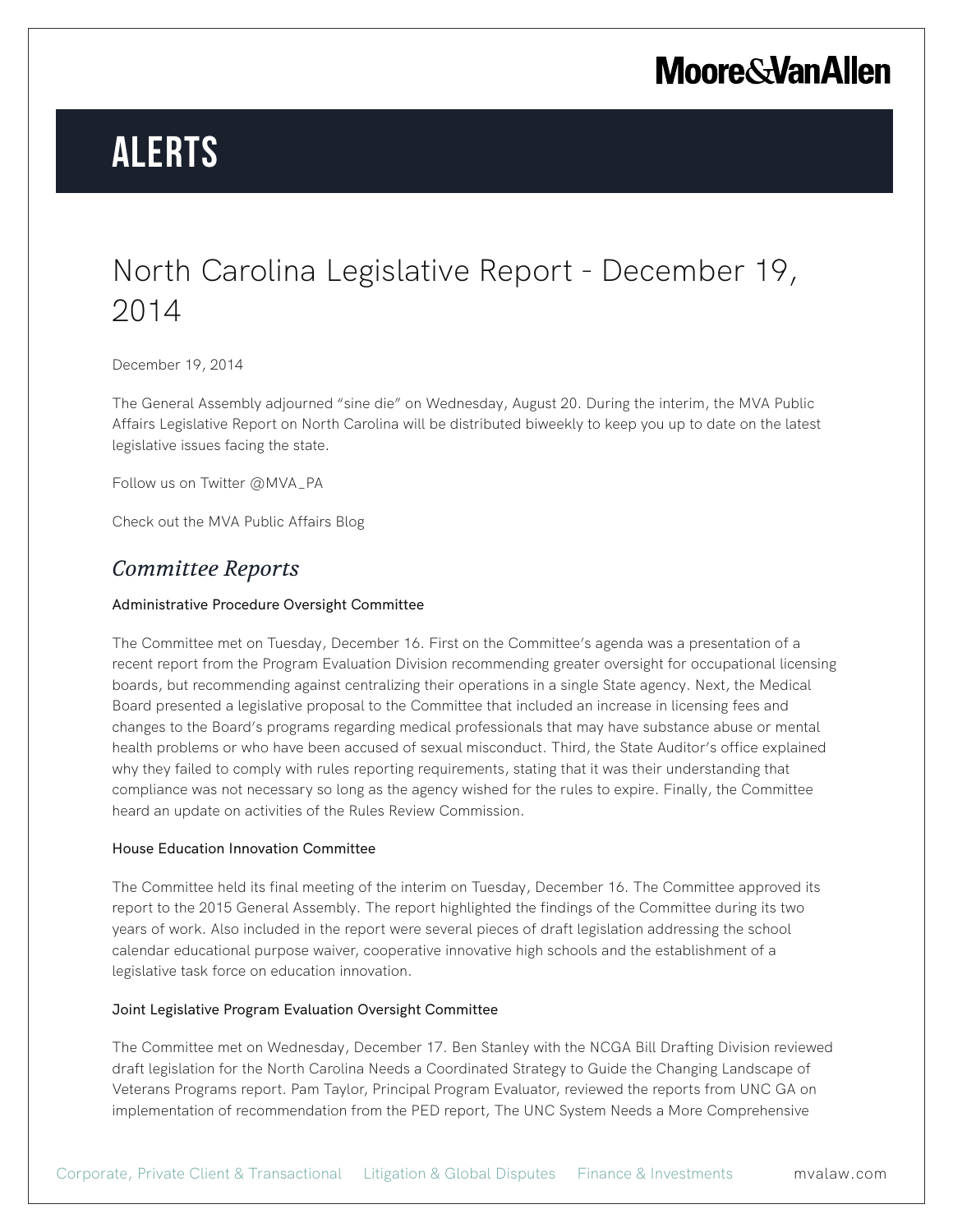## **Moore&VanAllen**

### North Carolina Legislative Report - December 19, 2014

Approach and Metrics for Operational Efficiency. Brent Lucas, Program Evaluator, reviewed the overnight respite pilot at adult day care facilities and reported that it was perceived as favorable, but lacked objective measures of success. Then, there were several individual responses regarding the pilot from Stella Putnam (former caregiver), Allyson Sawyer (ED for Care Partners) and Suzi Kennedy (ED for Life Enrichment Center). Finally, Chuck Hefren, Principal Program Evaluator, conducted a presentation on occupational licensing agencies and the fact that stronger oversight is needed.

#### Legislative Research Commission's Committee on Banking Law Amendments

The Committee met on Wednesday, December 10, and Friday, December 19. At its meeting on the 10th, the Committee approved three recommendations to be included in a report to the full Commission. Those recommendations dealt with a) reducing the amount of the surety bond required by mortgage lenders, b) eliminating the requirement that licensed mortgage lenders obtain an audited financial statement, and c) increasing the membership of the State Banking Commission. At its meeting on the 19th, the Committee approved its final report to the Commission, which included those three recommendations.

## *In The News*

Associated Press: NC officials talk 7-year government management upgrade

Charlotte Observer: Lawmakers consider easing requirements for NC mortgage lenders

Associated Press: NC Senate Democrats choose leaders

Sanford Herald: Chatham County Board of Commissioners: Board approves resolution opposing Duke Energy's coal ash storage plans

Charlotte Observer: Google delays announcement on fiber networks for Charlotte, other cities

Associated Press: NC Sen.-elect Tillis bringing in mix of staff

Raleigh News & Observer: McCrory assembles 'coalition' to restore historic preservation tax credits in NC

Associated Press: NC Senate Republicans pick Berger for top job

## *Calendar*

Tue, January 06, 2015

10:00 AM

Joint Legislative Education Oversight Committee

643 LOB